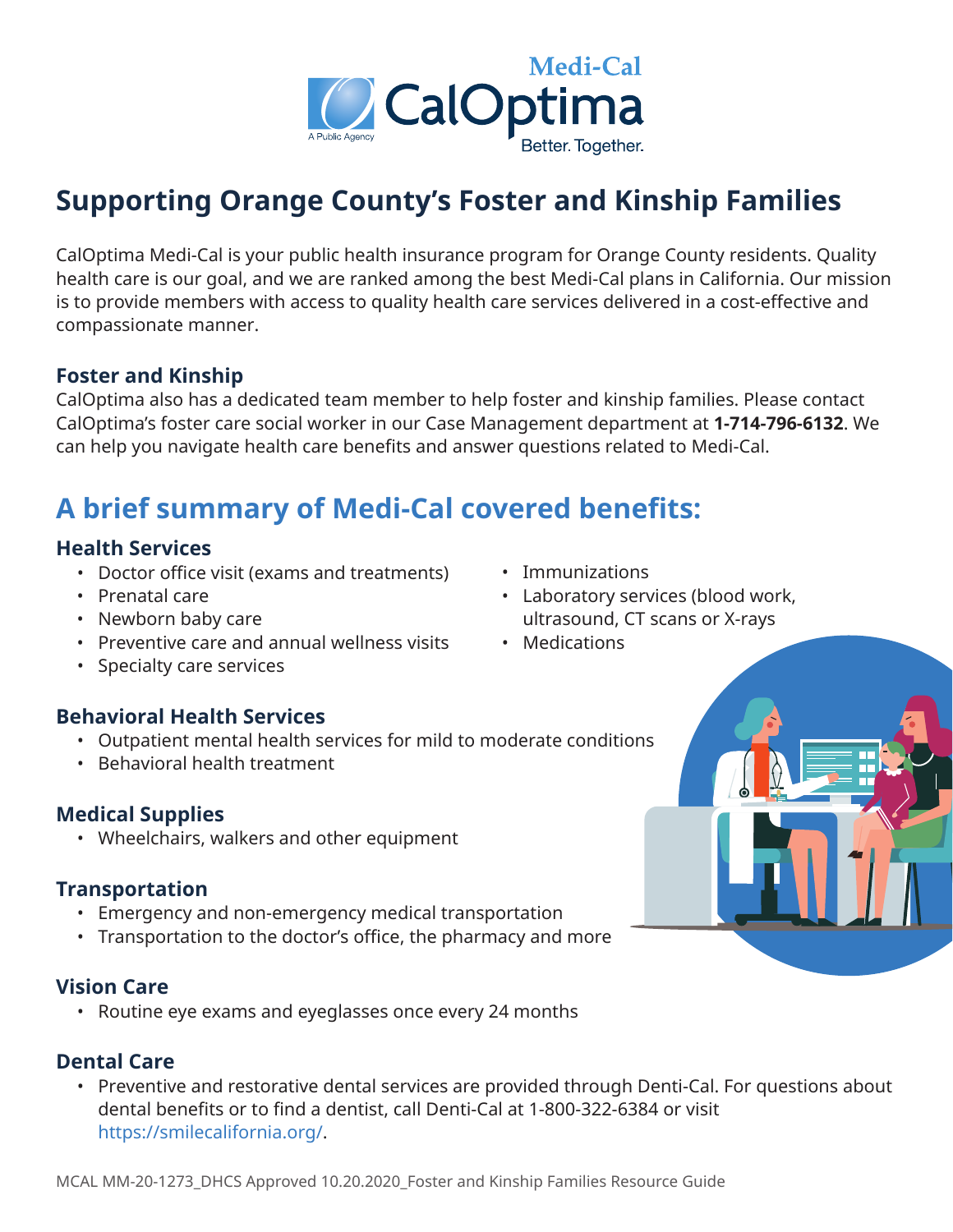For a full list, please refer to the Member Handbook or visit us at **www.caloptima.org**, click on Members, then on Member Documents under Medi-Cal.

CalOptima partners with a broad network of providers, so you can choose from thousands of doctors, pharmacies, community health centers, hospitals and long-term care facilities across Orange County.

We have 13 health networks for you to choose from:

- 
- 
- Arta Western Medical Group Prospect Medical
- CalOptima Community Network HPN Regal Medical Group
- 
- Family Choice Medical Group United Care Medical Group
- Kaiser Permanente
- AltaMed Monarch Health Care
- AMVI Medical Group  **Noble-Mid Orange County** 
	-
	-
- CHOC Health Alliance Talbert Medical Group
	-

## **Telehealth Visits**

A telehealth visit is when you meet with your doctor or health care team to talk about medical concerns by phone, audio and video app, text or email. Your doctor can use apps such as Apple FaceTime, Facebook Messenger video chat, Google Hangouts video or Skype.

## **Cultural and Linguistic Services**

Interpreter services for more than 100 languages are available 24 hours a day, 7 days a week at no cost to Medi-Cal members. Interpreters are available for things such as doctor visits, urgent care services, pharmacy services, customer service phone calls and health education. Translated materials are available in your language.

### **Health Education**

CalOptima believes in helping members live a healthy lifestyle. Members can get help for asthma, diabetes, nutrition, weight control and other topics.

### **Member Portal**

CalOptima's member portal is a secure online website where you have 24-hour access to CalOptima from anywhere with an internet connection. By having a secure username and password, you can view information, request a member ID card, print a temporary ID card, change your primary care provider, change your health network, etc.

CalOptima is here to support you and your health care needs at these numbers:

**• CalOptima Customer Service** Local: **1-714-246-8500**; Toll-free: **1-888-587-8088**; TTY: **711**